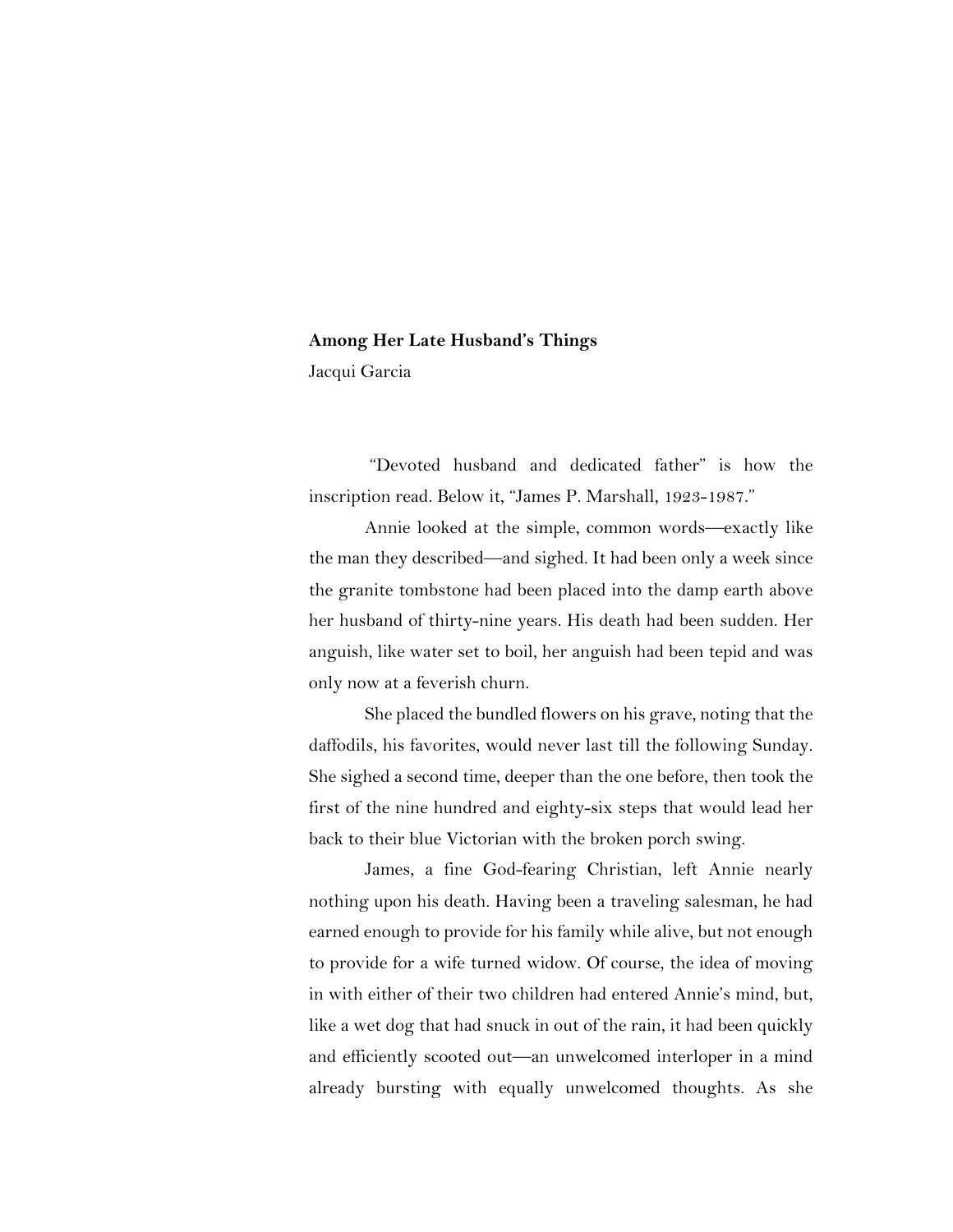walked, Annie recalled the brief conversation she'd had with their lawyer about a "supposed" life insurance policy.

"He does so have one, Annie," John had said to her after the funeral, a finger sandwich mere centimeters from his mouth. "He told me."

And so, though Annie had not once in forty-nine years gone through the papers in her husband's den, the fear of losing their home gave her the boldness to do so. Her only concern was whether James would've minded.

Once back in the unsmiling warmth of her house, Annie pinned her silver hair back, as she always did when at home, and went straight to her husband's den. It was the one room she could not bring herself to enter since his death. Before that, however, she had gone in every evening, either to bring her husband a cup of coffee or, those nights he was away, to pretend to.

As she began to search through his desk, Annie started to uncover bits and pieces of his life as a salesman. She found receipts of where he had stayed and what he had eaten, shaking her head sadly at the steak and egg breakfasts that were no doubt accomplices in his premature death. Despite her search, however, nothing she found even remotely resembled a life insurance policy. It was at that point that Annie remembered the file cabinet deep in the den's closet. A file cabinet she should not have known was even there.

Incredibly enough, for the whole of their marriage, James had succeeded at keeping the file cabinet's existence a secret. In fact, had Annie not been looking to see if any of his hunting clothes needed mending one day, her husband would have been completely successful in keeping his wife in the dark, much like the cabinet itself. And while any other wife would have questioned her husband about such a curious thing, Annie did not. The reason being, quite simply, that Annie was entirely unlike any other wife.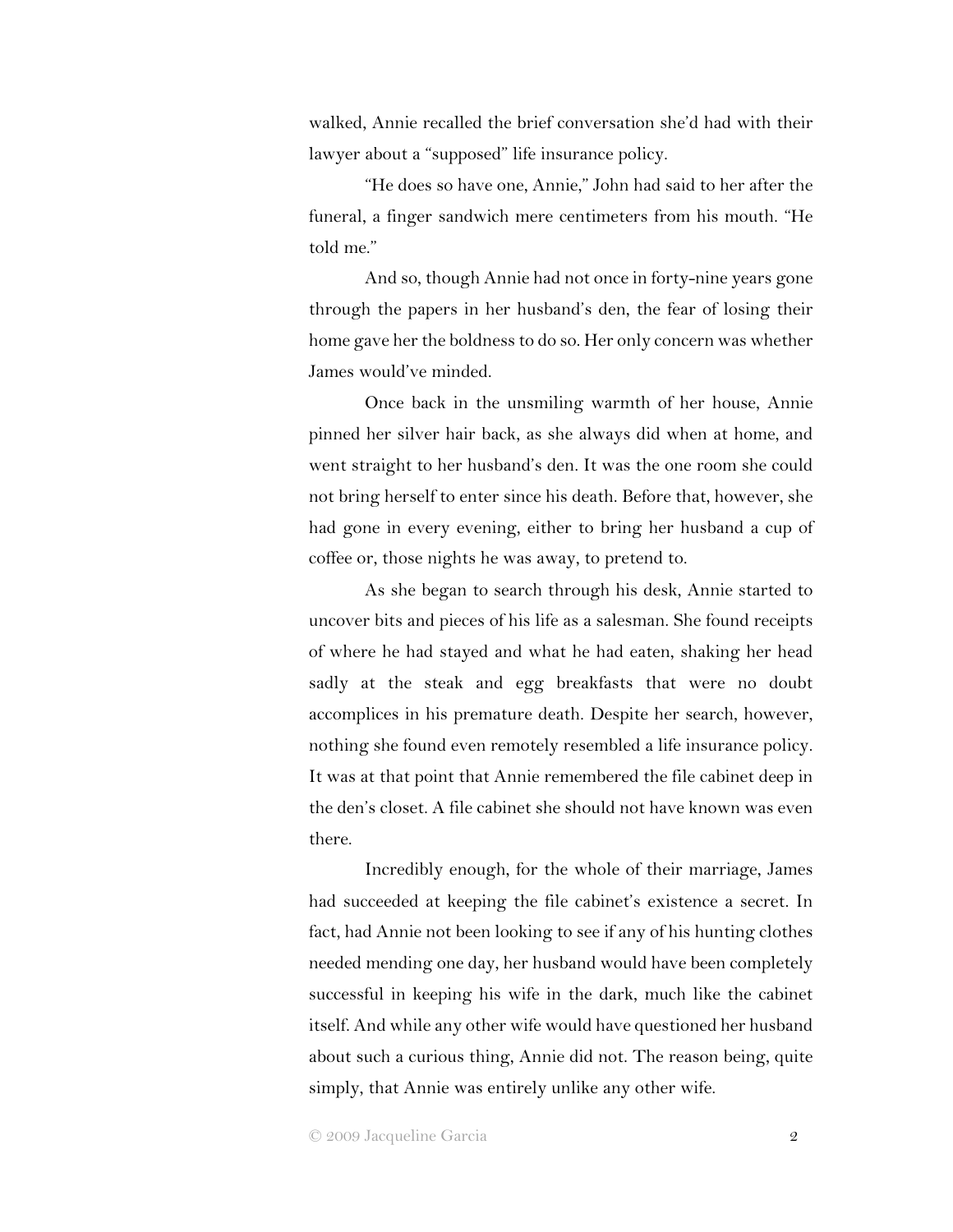She walked to the closet, opened the door, and pushed the hunting coats aside to reveal the file cabinet. The sudden smell of cologne in the enclosed space briefly made her wonder if Michael, a hunter like his father, would want them. She set aside the idea, filing it away in her own mental file cabinet of sorts under "to do" and resumed her search.

Annie reached for the handle of the top drawer with nervous hesitation, as if she were a child and it the forbidden cookie jar. One tug and Annie discovered that it was, not surprisingly, locked. Had she seen a key in the desk? No.

She stepped back into the cool of the den. *Where could it be*, she thought to herself as she scanned the room slowly. After a moment, her gaze settled on an old rusty chewing tobacco tin, a habit James quit the day Michael, at age six, was found gagging on a mouthful of chew.

Annie walked over, picked it up, and removed the lid. There, among paper clips and pennies, was the key. As she grabbed it between her fingers, she smiled triumphantly. Not because she had found it, but because she knew—had known—her husband so very, very well.

She walked back to the cabinet, inserted the key, and opened the top drawer. The heat inside the closet, no doubt made worse by the stifling mass of wool coats, made Annie feel faint. The fact that she was also staring at a drawer full of guns probably didn't help. Six, she counted. Six handguns that she had never heard her husband speak of, let alone handle. Rifles, yes—guns intended for taking down a buck. These, however, were not. Her throat dry and her head spinning, she decided she needed a glass of cold water.

Annie went to the kitchen, opened the refrigerator door, and stared at the eggs for several minutes.

"Why would James have six handguns?" she finally asked herself, the eggs, and an untouched tuna casserole.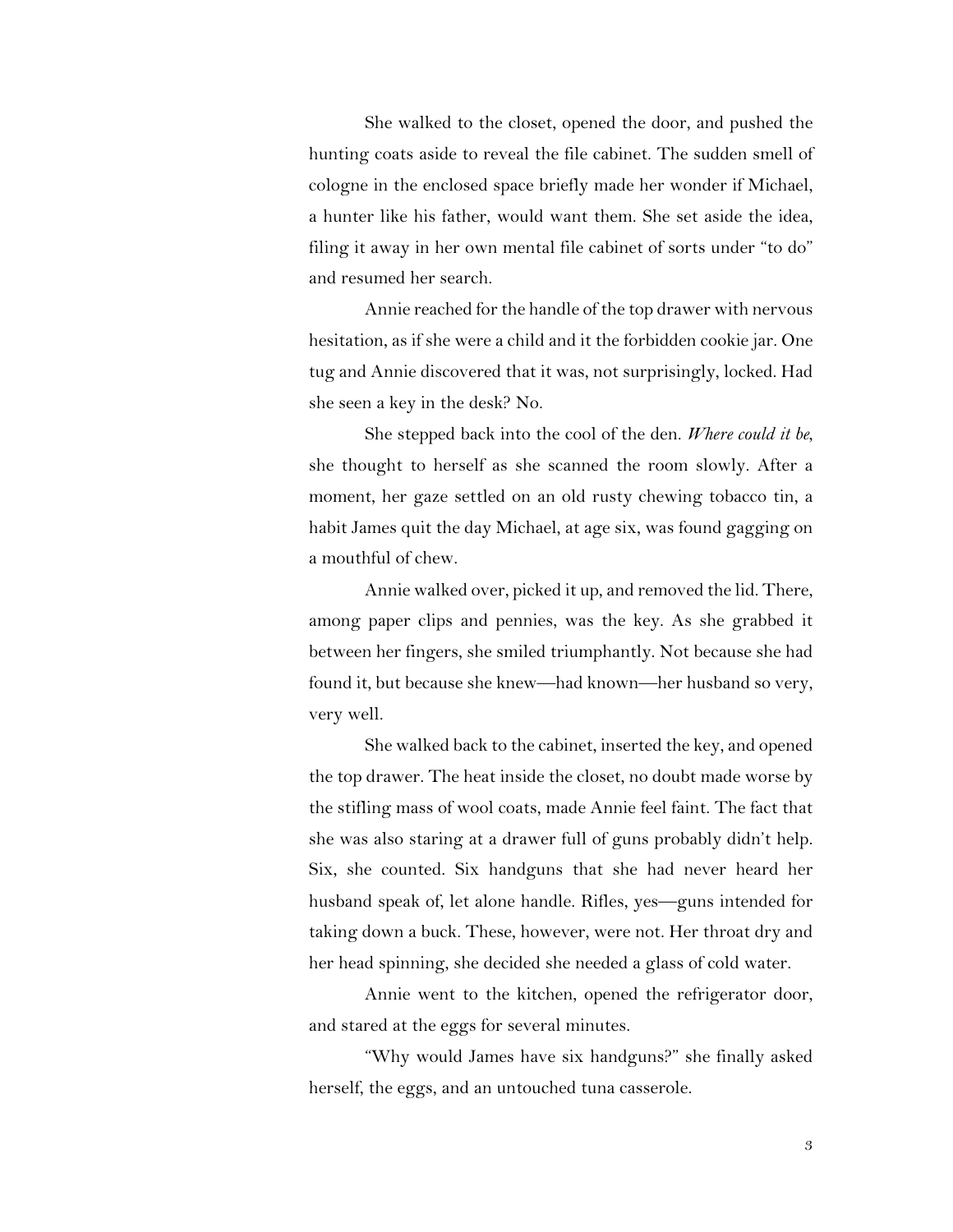Finding no answer in the cold, cavernous space, she closed the door and returned to the den, completely forgetting about the water and all things quenching.

Once back in front of the file cabinet, Annie closed the top drawer and opened the one below it, this time much more cautiously. To her relief, it contained only files.

Annie did then what she was so good at doing: she made herself forget that she had ever seen a thing. Why make a stink over something that was probably nothing at all? James was on the road a lot, she rationalized. He probably carried one or two for protection. He didn't tell me because he didn't want me to worry. And that was all Annie B. Marshall, devoted wife and dedicated mother, needed to believe.

She took several files from the drawer and carried them to the desk. But soon after she started looking through them, Annie stopped caring about the life insurance policy altogether and began wondering why there were so many bank receipts from so many different banks, some showing transactions of thousands of dollars. After a brief moment of bewilderment, Annie quickly gathered up the receipts and put them back in the file marked "miscellaneous."

"It's nothing," she said to herself, although she felt in her heart it was very much something.

Again, a thirst gripped her throat, this time much tighter than the one before. Instinctively, her hand reached up to massage her neck, as if the gesture alone could take the place of a cold drink.

It did not.

Annie rose from her husband's desk and returned to the kitchen. And although she walked back to the refrigerator, her hand did not reach out for the handle. Instead, it rose above her head and carefully took hold of a bottle she had held many times before, if only to dust.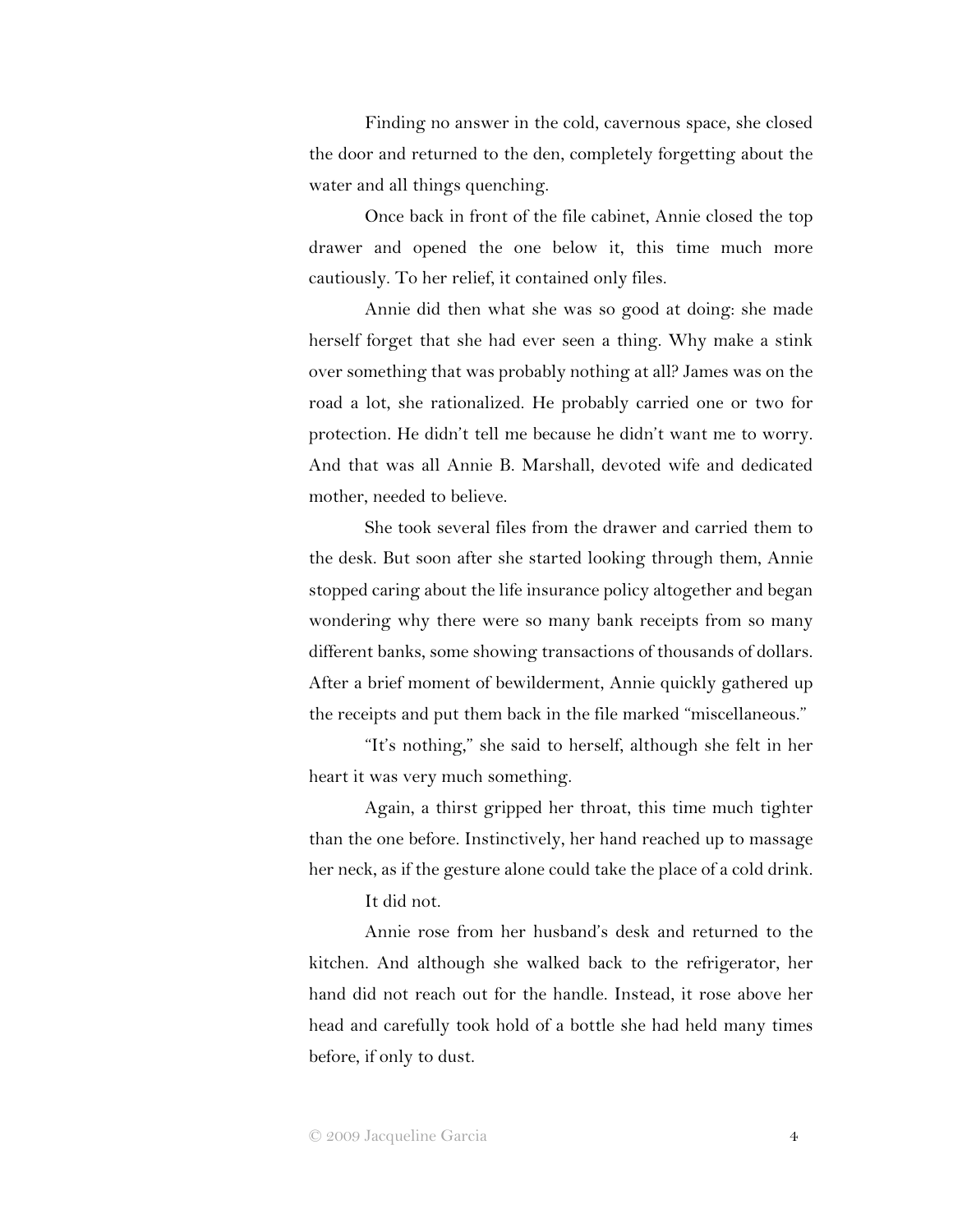Annie lifted a clean glass from the dish rack and poured herself a drink that she had never before tasted nor wanted. She then sat down at the table and took her first sip, allowing the liquid to linger on her lips, a reminder of her husband and the New Year's kisses that were always bathed in that whiskey. Then she took a full drink. Her eyes teared as her throat convulsed from the whiskey's sting, and yet, for some reason, Annie took another drink. Then another. And another. Until what remained of the night was nothing more than a foggy memory to sift through, like baking flour, the next day.

•••

To her horror and profound embarrassment, Annie awoke. It should be noted that it wasn't how she awoke that distressed her, but that she had awoken at all. The pain in her head was quite unlike anything she had ever experienced before. The only good thing about her current circumstance was the fact that she was, at least, already lying down. It didn't matter that it happened to be on the kitchen floor.

As she lay there, Annie slowly began to process the events of the evening before. At first she forgot what it was that had made her take a drink when so many other events in her life had not. Then, with a piercing pain to both her head and heart, she remembered her dead husband and the puzzling bank receipts.

Annie could try to ignore the whole thing, but she knew it would be a futile task, as useless as trying to forget the filth she could clearly see beneath the refrigerator—it too would have to be dealt with. She thought about the guns that should not have been there and the bank receipts that should not have existed at all. The whole situation made her feel profoundly nauseous.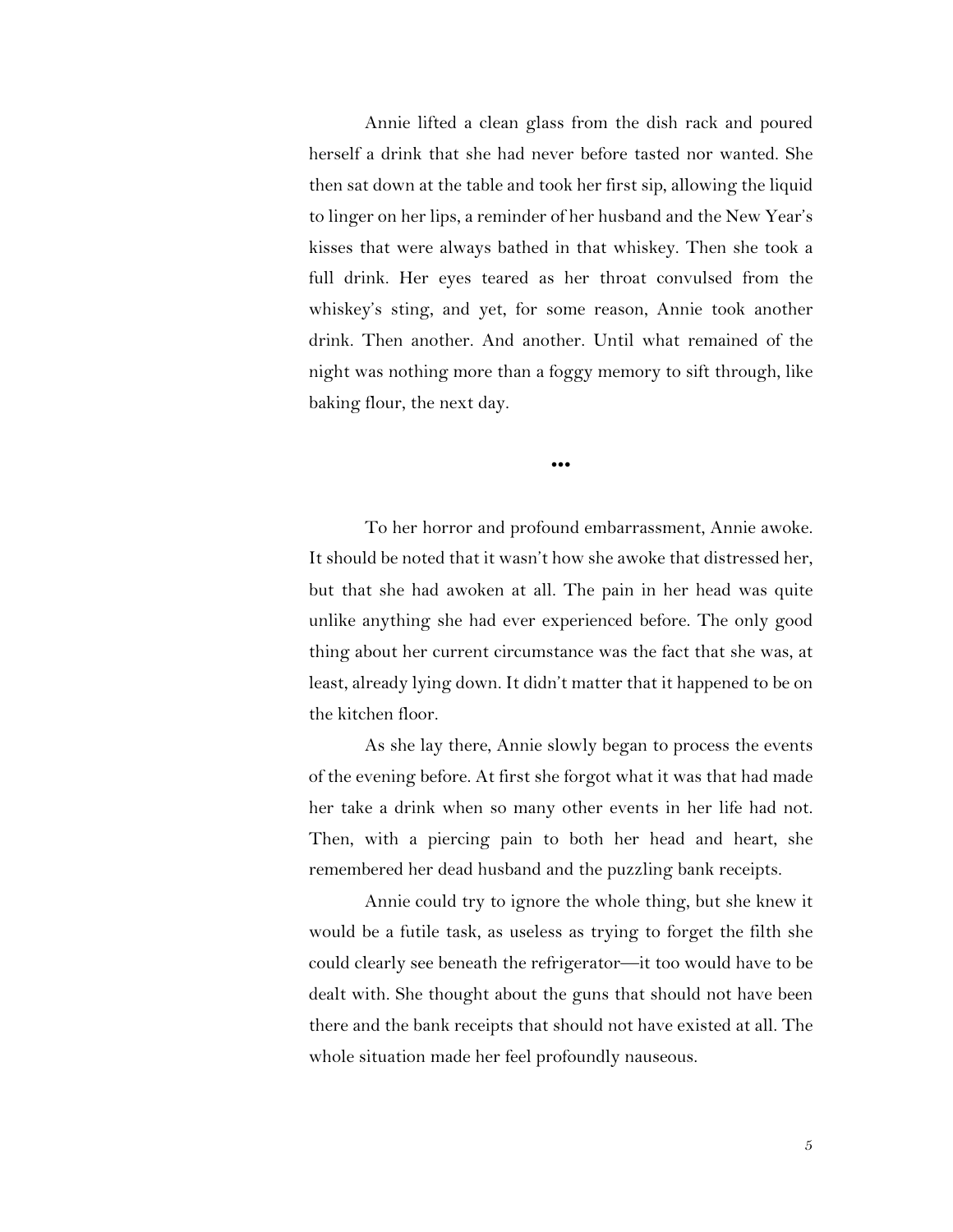"I'll just stay here a little longer," she murmured to herself as she closed her eyes, her cheek pressed against the coolness of the linoleum. "A little more rest and I'll be fine."

Were it not for the knocking on the front door, Annie probably would have stayed where she was for hours. Since shouting to whoever was there to go away was out of the question, she would have to move.

Using a chair for support, Annie slowly lifted herself up. It wasn't until she was standing perfectly straight that she could see who was at the door. As she walked, she tried to tidy herself up as best she could. If she looked as hideous as she felt, the poor delivery boy would drop the huge vase of flowers he was holding and run, screaming, into the streets.

Annie fixed her hair, adjusted her dress, and with what fleeting energy she had, opened the door.

"Hello, Mrs. Marshall. I have a delivery for you," he said loudly.

"Thank you, Christopher," she replied softly as she took the flowers.

"I'm sorry about Mr. Marshall. He was a nice man," he said and bowed his head.

"Yes, he was. Thank you. And thank your mother for the wonderful tuna casserole. Let her know I'll be getting the pan back to her this week."

"I will, Mrs. Marshall. Good-bye."

She walked the flowers into the parlor and set them on the coffee table. Although lovely, they were entirely unexpected. Anyone who would've sent flowers already had. As Annie sat down, she took the tiny card nestled amidst the delphinium.

"I'm sorry for your loss," she read aloud, the words themselves written among hyacinths and buttercups. "He was a great guy."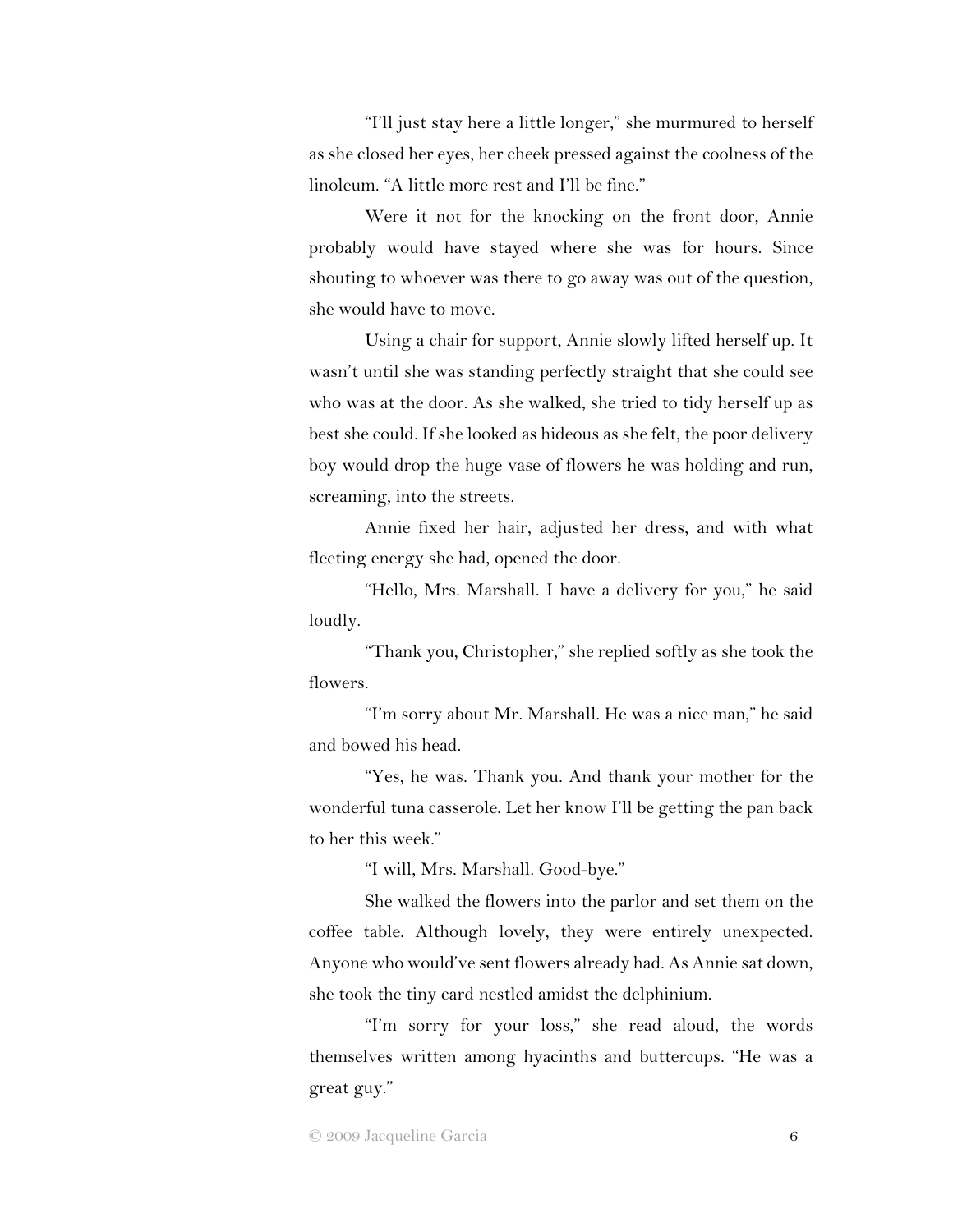It was signed "Henry."

Two things confused Annie. First, she didn't know anyone named Henry. Second, she knew of no one who would refer to her husband as a "great guy." A good man, yes, but not a "great guy." Not to say that such a statement was untrue, only that it didn't fit. James had never been a "great guy" type of person. He simply didn't have the personality or clothes for it.

As she looked at the card, Annie noticed something only a former English teacher would have. Though kind and undoubtedly sincere, the sentiment was written in the sloppiest handwriting she had ever seen.

"Well, they're still lovely," she said as she pinched off a bruised blossom.

Whatever thinking she'd do about who Henry was would have to wait until after she took several aspirin and drank lots of coffee, both of which she proceeded to go do.

As she walked in the kitchen, Annie said something that she had felt many times before, but only now found the voice with which to say it, "I have spent too much time in this room."

No doubt what she said was not only true of the last day, but most of her life, too much of it spent with apron strings tied tightly around her waist.

Of course, it was no fault of the kitchen's, or Annie's, that she had passed out. That credit belonged to a very empty bottle of whiskey that lay on its side, as if in a posture of repose. Annie grabbed a dishtowel and threw it over the thing, unable to bear the sight of it. She then began making a very, very strong pot of coffee. The aspirin she found in the drawer left of the sink. As she reached for the small bottle, she noticed one of James's fishing lures, or fisha-ma-jigs, as she called them.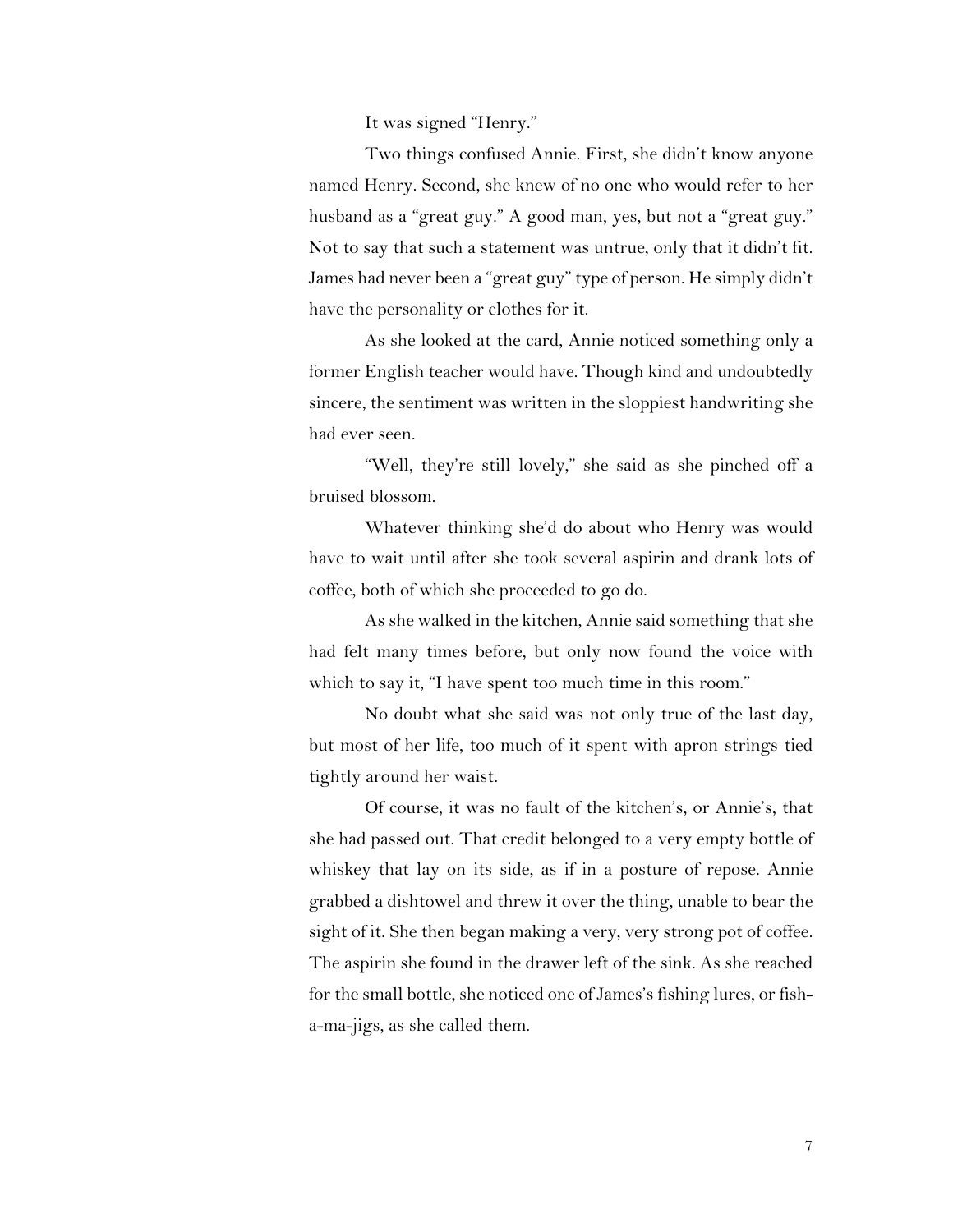My dear Mr. Marshall, she thought as she popped three aspirin into her mouth, then fumbled for the glass of water she didn't have waiting.

As the coffee brewed, Annie began to think about the very thing she didn't want to think about: her life. More specifically, the life she had packed carefully away along with her late husband's well-worn suits. What would she do now with her days? Who would she be if not a wife?

The instant the coffeemaker began to sputter, Annie rose from the chair she had been sitting uncomfortably in. She grabbed her coffee mug from its hook and poured herself a threateningly full cup, thinking of James as she did.

The first time she had made her husband coffee, he insisted that she brew a full pot, certain that anything less would not taste nearly as good. Unfortunately, that led to a considerable amount of waste. So Annie, an avid tea drinker, decided that it would be a much less painful task to pour the remaining coffee into her cup than it would be to pour it down the sink. Thus begun her one and only vice.

As she sat at the table, Annie thought about the flowers in the parlor and the man who had sent them. She turned her head in the direction of where they were, even though from where she sat she could not see them. All she could guess was that Henry was someone James had worked with.

"I have to call John," she said to herself as she took a sobering sip. "I have to call him about James's pension."

•••

It took John the lawyer three whole days before he could get back to Annie. Apparently, finding any information about the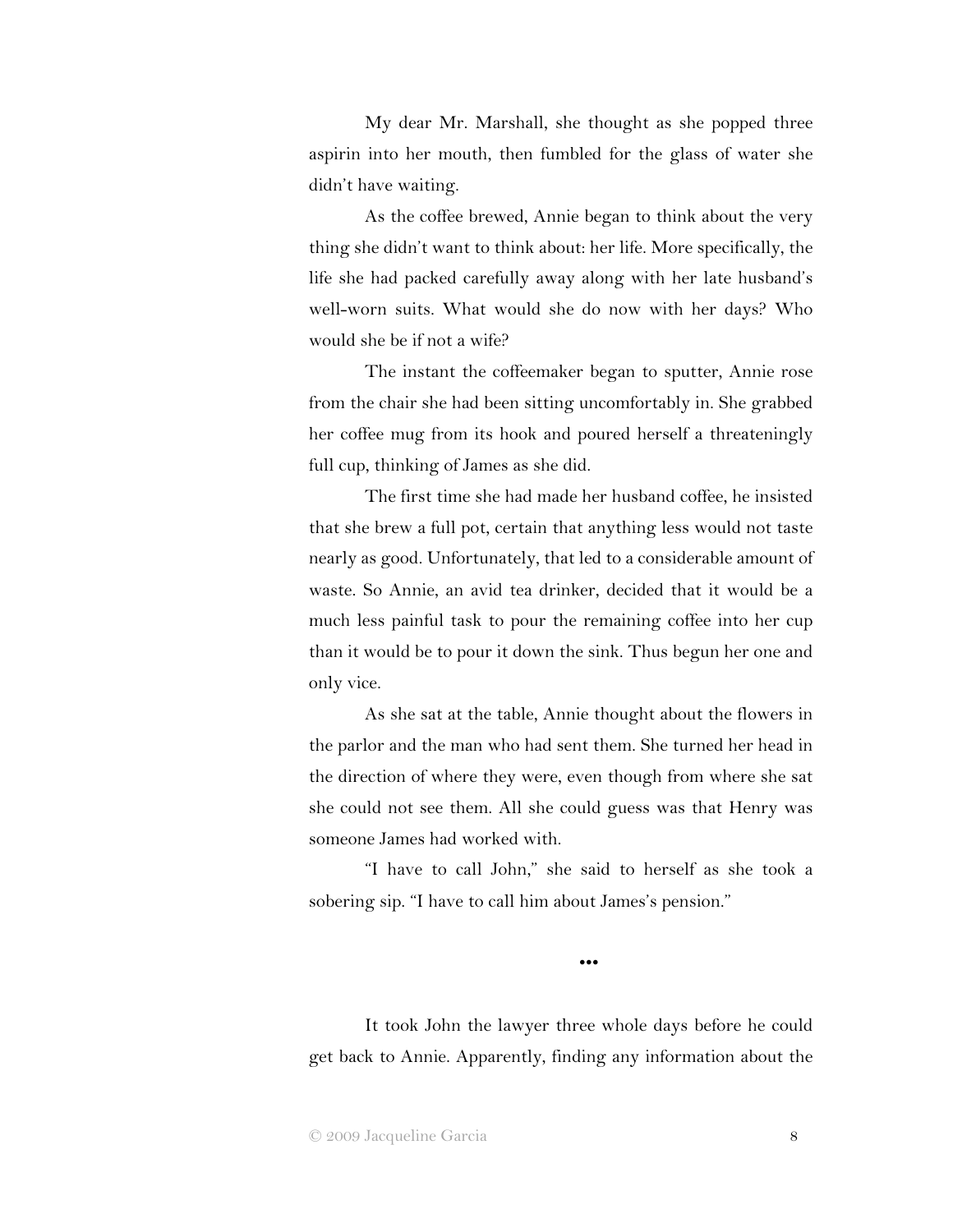Binder Import Company was extremely difficult. Impossible, actually, for there was no longer a Binder Import Company.

"But I have papers, John. Recent letters with the name right on it," she said as she stood in the den, twice dusted since she had spoken with him last.

"I know, Annie. I know. Gosh, Annie…"

"What is it, John?"

"I found something. Actually, a private investigator friend of mine found something," he said, not wanting to say any more than he had to. "Look, Annie, we need to talk. How about if we come over this afternoon?"

"John, you're making me nervous."

"We'll see you around three o'clock."

At four minutes after three, two men were sitting in Annie B. Marshall's parlor. One of the men, Mr. Philip Paul, she had only just met. The two men sat quietly while Annie prepared coffee for them. They hadn't wanted any, but she had insisted. Not so much because she was a good hostess, though she was, but because she needed to put as much distance between her and John's news as she could.

"May I get you gentlemen anything else?" she asked as she set down the tray loaded with cream and sugar, also things the men did not want. "Mr. Paul, may I pour you a cup?"

"No, thank you, Mrs. Marshall. Not just yet," he said politely.

Annie poured some for herself and sat down on the blue velvet chair her mother had willed to her.

"Annie," John began, "this will be very difficult for you to hear."

"Please, John. You can tell me anything. I'm not as brittle as you might think," she said, though more for her own sake than theirs.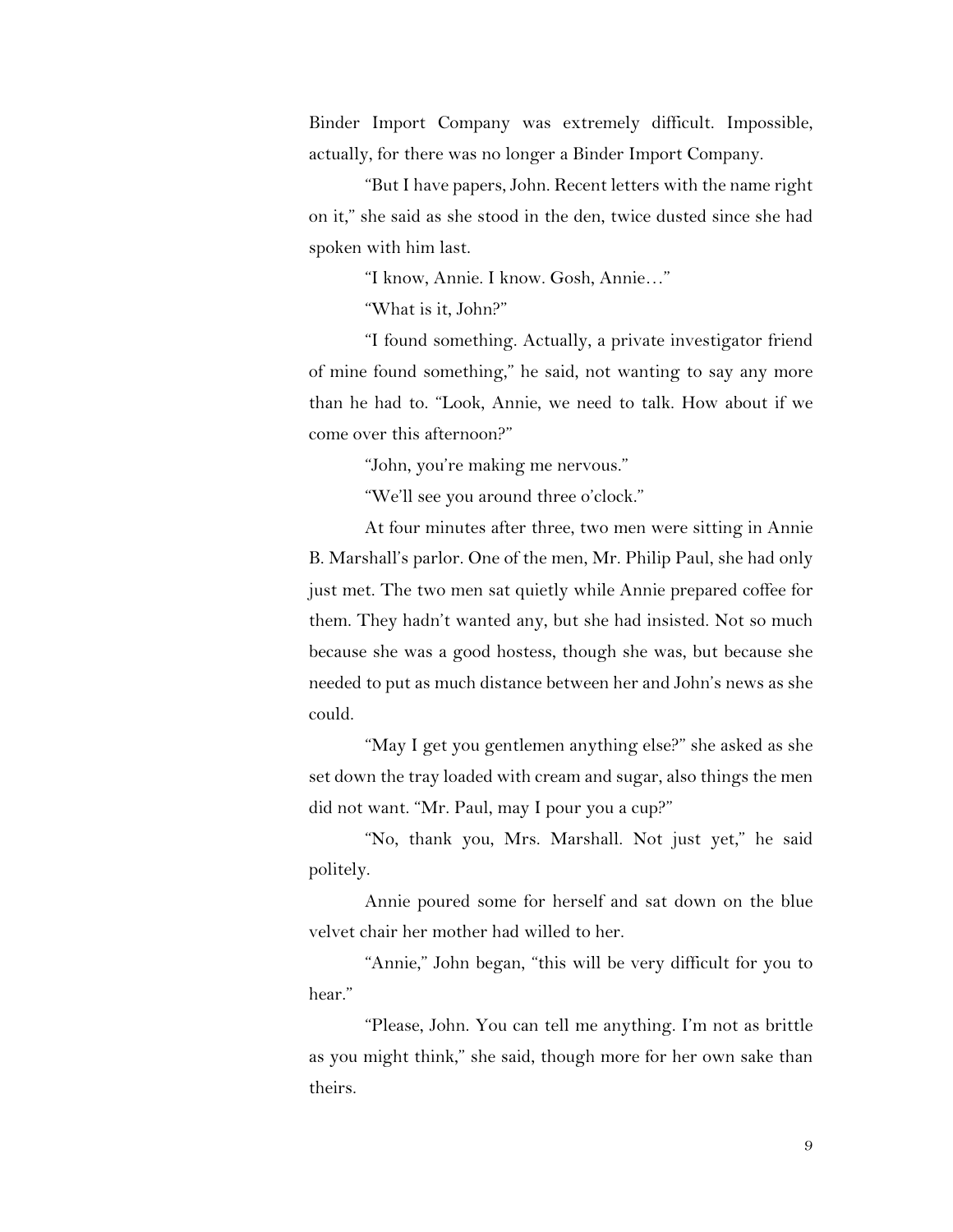"Fine, then," he said and took an unnaturally deep breath. "James did have a sales job at the Binder Import Company, but only until 1981. That's when the company went bankrupt."

"Bankrupt?" she said, the blood in her veins cooling like the coffee in her cup. "You mean it went out of business?"

"Yes, Annie."

"But that's impossible…"

"I know, but it's true," John said as Mr. Paul shook his head. "And Annie, as far as we can tell, that was his last job."

"That makes no sense, John. If James wasn't working, then what was he doing for the past six years?"

John shrugged at the question he had obviously asked himself, probably more than once.

"I have no idea, Annie. None. All we know is that the last paycheck James received from that company, or any other, was in April of 1981. A month later, the place was chained shut. And, Annie, there's something else..."

"Mrs. Marshall," Mr. Paul picked up reluctantly, "The reason the company went bankrupt is because someone had embezzled tens of thousands of dollars from the company."

"Annie, we believe James may have had something to do with that," John said softly.

Annie remained motionless. The only thing that indicated she was still alive was the slight rise and fall of her blue ruffled blouse. Neither man was truly prepared for what happened next. Both had seen women have nervous breakdowns, but not quite like this. Because while tears did flow from Annie's eyes, they were also accompanied by guttural laughter.

"Oh, Mr. Paul! John!" she finally managed to say, "That's insane! He was only a salesman!"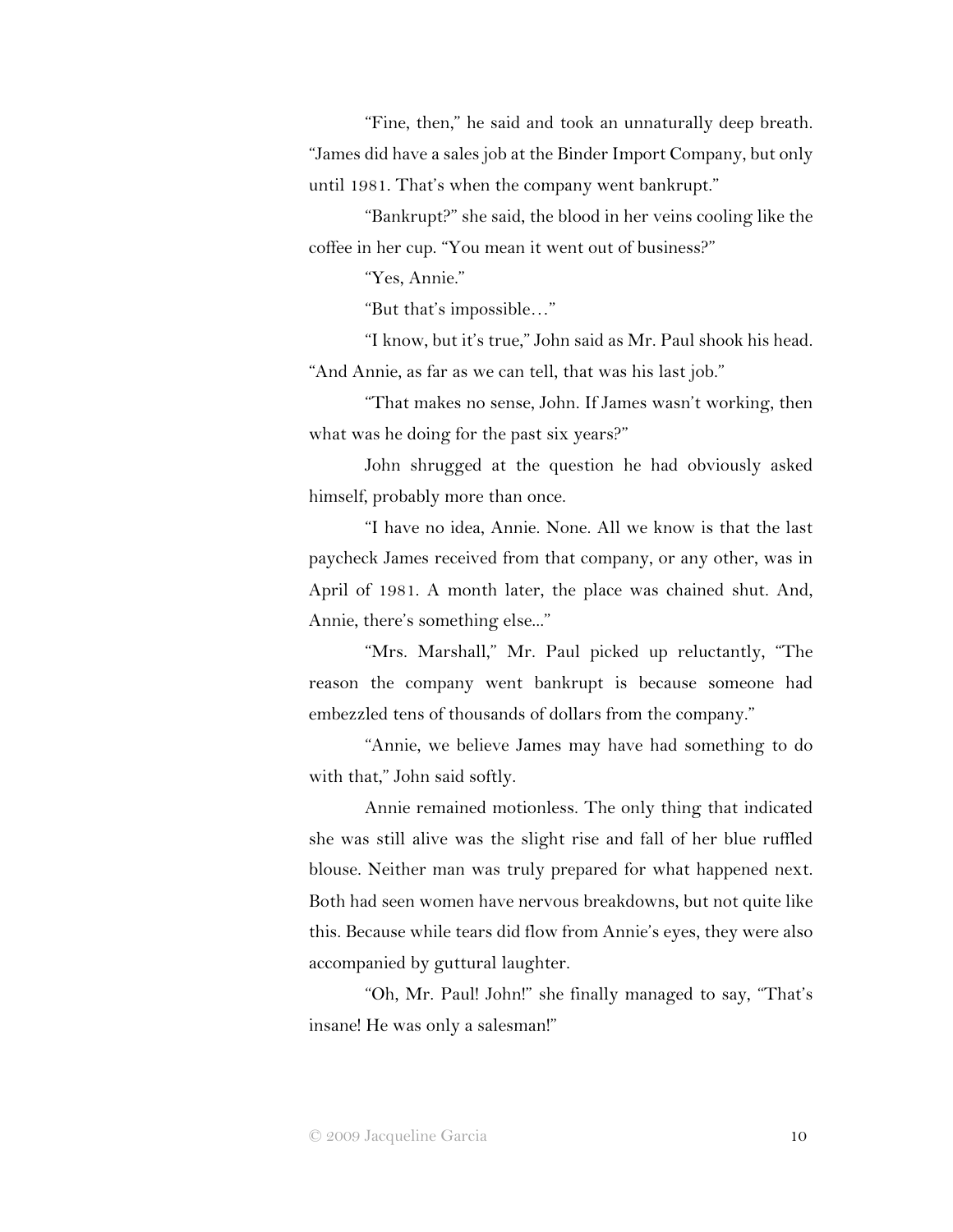She continued to laugh, and the men continued to feel uneasy. Mostly because it was entirely possible, and they would have to work that much harder to convince her of it.

"I know this seems unbelievable, Annie, but it makes sense...," John said. "Annie!"

Annie stopped and looked at them, the smile on her face slowly slipping away like a balloon in the hands of a child, soon gone, leaving in its place an expression of desperate loss.

"Annie, I know this is difficult, but you have to listen. It's very possible, if not probable. I've found some evidence to confirm what Philip told me. Annie, how else could James have supported you all these years? He had no income."

"How could he have done such a thing?" she asked, for the first time beginning to believe them.

"We're not sure. James may have forged order forms. We don't know yet," he said, responding to the question differently than she had intended.

Annie didn't want to know the logistics of it, of how James could've managed to do it, but how he could have found it in his person to do such a thing at all.

"Oh, my," she said, quickly picturing the deposit slips in the file cabinet, feeling foolish for not having remembered them sooner.

She put her hand over her mouth and ran to the washroom next to the kitchen. The last time Annie had vomited, she had been pregnant with Sharon. Afterward, she patted some cool water on her face but avoided looking at her reflection in the mirror. She was too ashamed.

"Annie?" John said as he tapped lightly on the door. "Are you all right? Annie?"

She opened the door slowly, hoping the crimson color that had settled on her face would go unnoticed or, at the very least, without comment.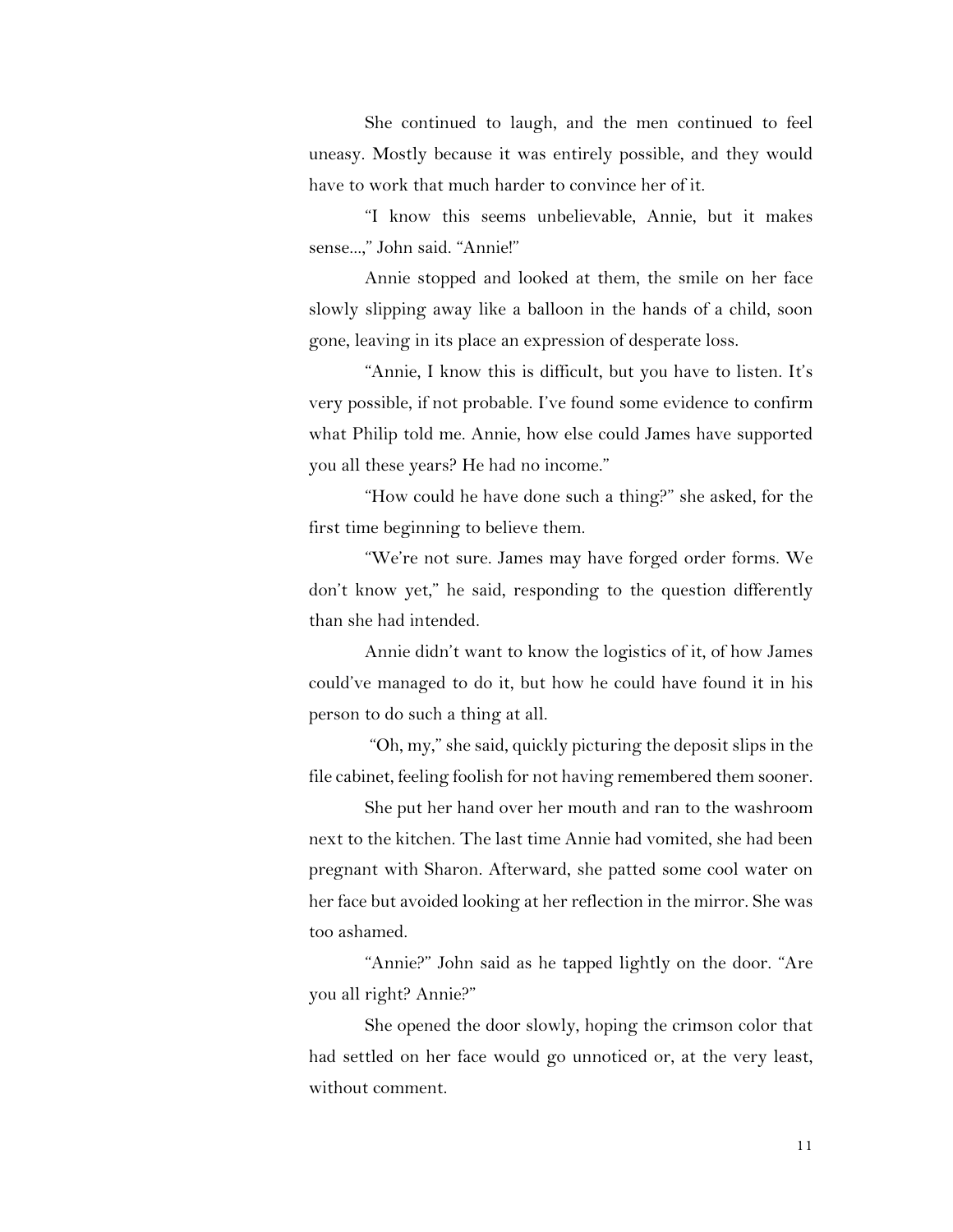"I'm so embarrassed," she said, her right hand skimming her gray hair, making sure the hairpins were still in place.

"Nonsense!" he said lightly. "You okay? Can I get you something?"

"No, I'm fine. I'd just like to know the truth. Whatever it is, I need to know."

John led Annie back to the parlor where Mr. Paul would share with her all he had found out. It seems that, like all the employees in the company, James had been questioned about the stolen money, but he was never investigated. Everyone simply assumed the company's president had done it, particularly since the man left the country soon after the missing money was detected, never to be seen or heard from again. That is, until Philip tracked him down in Jamaica, where he discovered that, for a supposedly wealthy criminal, Mr. Johnston was living a painfully modest life. He then put two and two together.

After hearing all they had to say, there was very little Annie could say herself.

"So that's it, then," she said as she looked down at her wedding band. "That's what my husband did, who he was. My God!"

"Listen, Annie. No one knows what Philip and I know. At least we don't think so. We're still trying to figure quite a few things out, like where the money is."

"He might've buried it, or hidden it somewhere in the house," Mr. Paul said, visually inspecting the room for the first time.

"Regardless of where it is, James did a great job of never drawing attention to it," John said, hoping the next few words would comfort her. "Of course, Annie, we're just guessing at all this. We haven't found any tangible proof to back any of this up. There is a possibility that we're very wrong."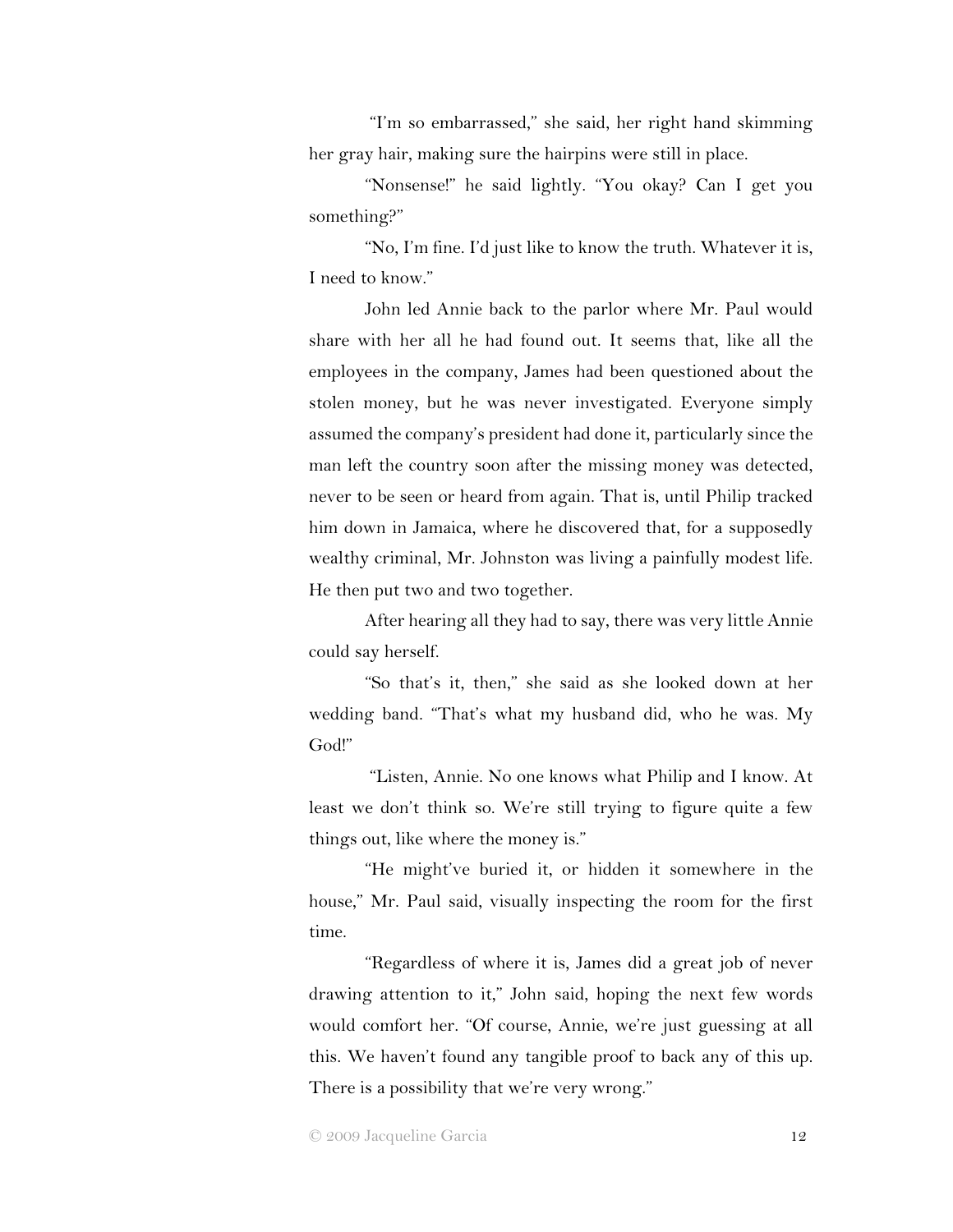But, they weren't wrong and Annie knew it.

"Mrs. Marshall, I'd like to look around your husband's office, try and find anything that could provide us with leads as to where the money is, or if it exists at all."

"Would that be all right with you, Annie? Can Philip go through James's papers?"

She nodded as best she could.

"Yes, but not today, please. Not today. I really need to rest now. Could you come back tomorrow afternoon, Mr. Paul?"

"That would be fine."

"Of course," John said as he stood up. "Are you certain you're going to be all right? I can stay…"

"Nonsense. You go. I have a million things to do around the house."

"I'll give you a call tomorrow, Mrs. Marshall."

"That would be fine, Mr. Paul. Thank you."

She escorted the two men out. As she opened the door, John said what she already knew, what Mr. Paul would've said himself had he not gone back into the parlor to retrieve his sunglasses.

"Listen, Annie, don't mention this to anyone. We still don't know what we're really dealing with here."

"I won't say a word. Besides, who could I possibly tell?" she said, just as Mr. Paul returned.

"Found them. They were under a pillow," he informed them needlessly.

"Thank you for all your hard work, Mr. Paul," Annie said as she held out her hand, "I may not like the results, but I do appreciate your efforts."

"My pleasure, Mrs. Marshall, and please call me Philip. I'll give you a call tomorrow, then. Good-bye."

As the men walked down the steps, Annie had an overwhelming urge to stop them. She wanted to shout at them,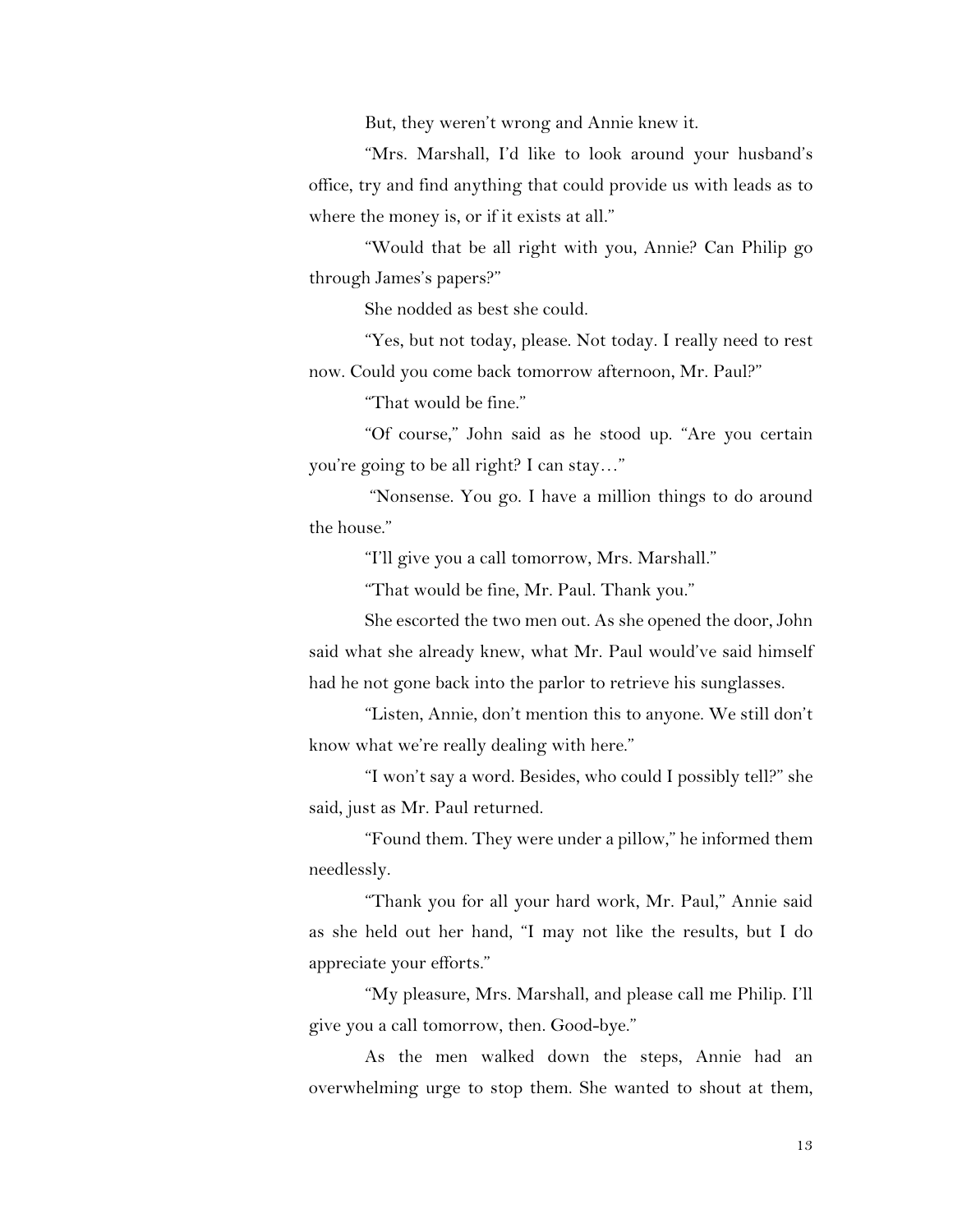"But what was he doing all those years? Why would he leave me if he didn't need to?"

Instead, she closed the door. While she had been able to take in some of what had just happened, she was slowly beginning to realize the magnitude of what they had told her. Aside from confusion, all Annie could feel was the fear that she had not known her husband as well as she had thought.

"I have to rest," she said to herself as she returned to the parlor.

She lay down on the sofa and closed her eyes. Yet, try as she might, Annie could not swat away the thought that was circling her mind like a vulture would a wounded animal–that perhaps she had not known her husband at all.

•••

The next day, Mr. Paul called to say he would be there at three, which was extremely good considering Annie had slept in most of the morning. The night before, unable to rest, Annie had gone into her husband's den. At first, she didn't know why, then she began poring over his papers, determined to piece together the past six years of her husband's life. As she did, Annie began to see that despite having such supposed wealth at his disposal, James continued to stay at inexpensive hotels and eat inexpensive meals. The only example of extravagant living, she discovered, was a handful of receipts, each for a surf and turf dinner, nothing more. Her husband simply continued to live the life of a salesman for the Binder Import Company. The fact that he wasn't was, apparently, a mere detail.

A little after one, the doorbell rang. Annie went to the door, assuming that Mr. Paul had arrived terribly early. He had not.

"May I help you?" Annie asked the man at the door.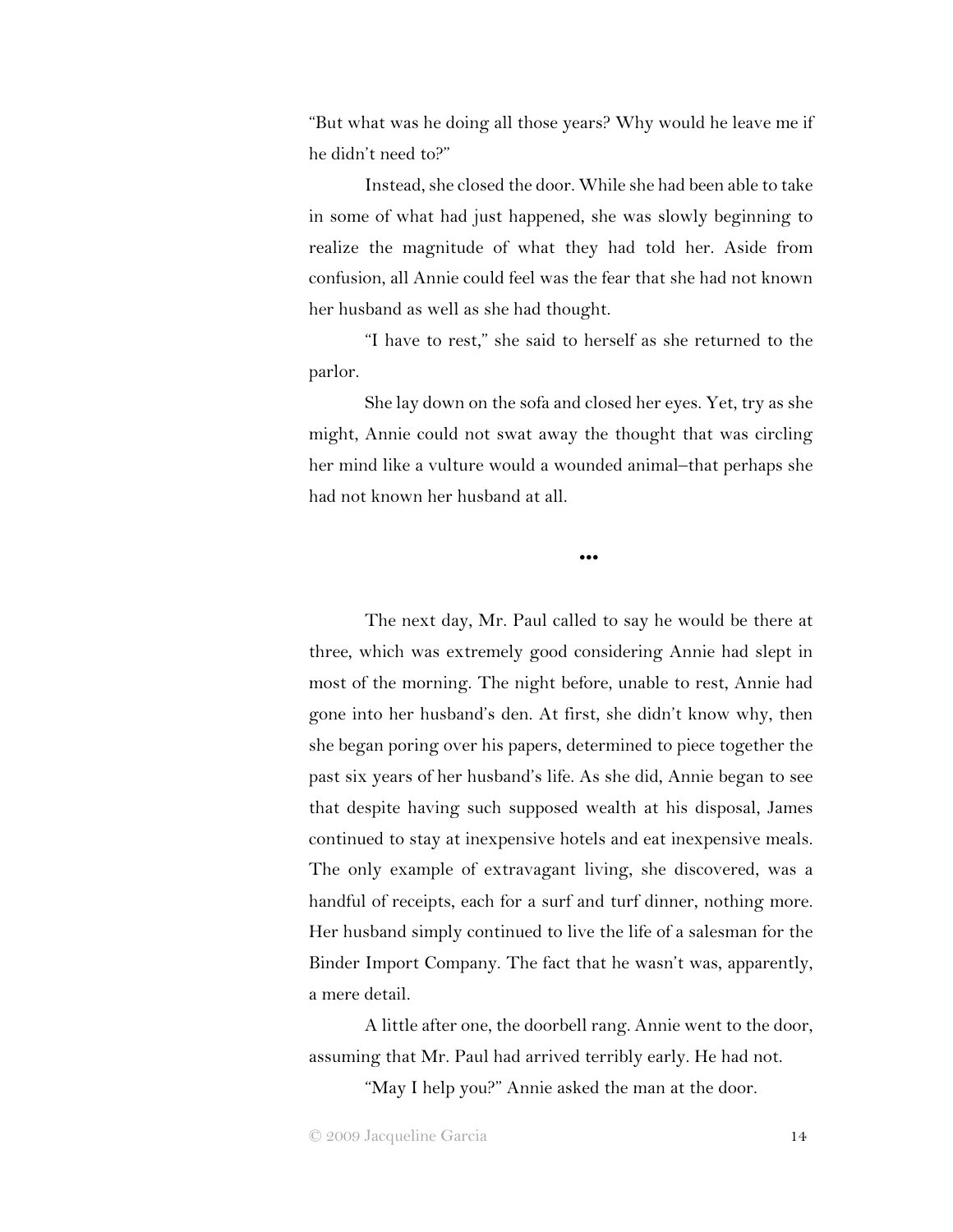"Hello, Mrs. Marshall. My name's Jerry Moore. I was a friend of your husband's."

"Oh?" she responded cautiously. "I'm sorry, Mr. Moore. My husband never mentioned you. You say you were friends?"

The man grinned at the welcome mat that so far had proven itself a liar.

"Well, I'd like to think we were," he said thoughtfully.

Annie remained unsure. Still, the man looked nice enough. In fact, had she seen him walking down the street, she would have taken notice of his handsome suit and nicely polished shoes.

"Mrs. Marshall," he said, deciding to be more direct, "I met your husband during an investigation in 1981 regarding the Binder Import Company."

Annie's heart, however strong her doctor had told her it was, proved itself then and there.

"May I come in, please? I promise I won't be long."

"Yes, certainly," she said, forcing a smile to her face. "Come in."

The man wiped his feet on the doormat, a gesture that made Annie feel surprisingly at ease. After all, if his intentions were to do her harm he wouldn't have cared much about soiling the carpets.

"Would you like something to drink, Mr. Moore? Coffee, perhaps?" she asked, thinking of the pot she'd just made.

"No, thank you. I don't touch the stuff anymore," he said with a smile as he sat down. "Drank too much of it while I was on the force."

"You'll excuse me, then, if I get a cup for myself? I didn't sleep well last night and I'm in terrible need."

"Oh, no. Please, go right ahead. I'll be fine."

"I'll only be a moment," she said and left.

Now, any other widow in her position would've called her lawyer. Annie did not. Instead, she did exactly what she told Mr.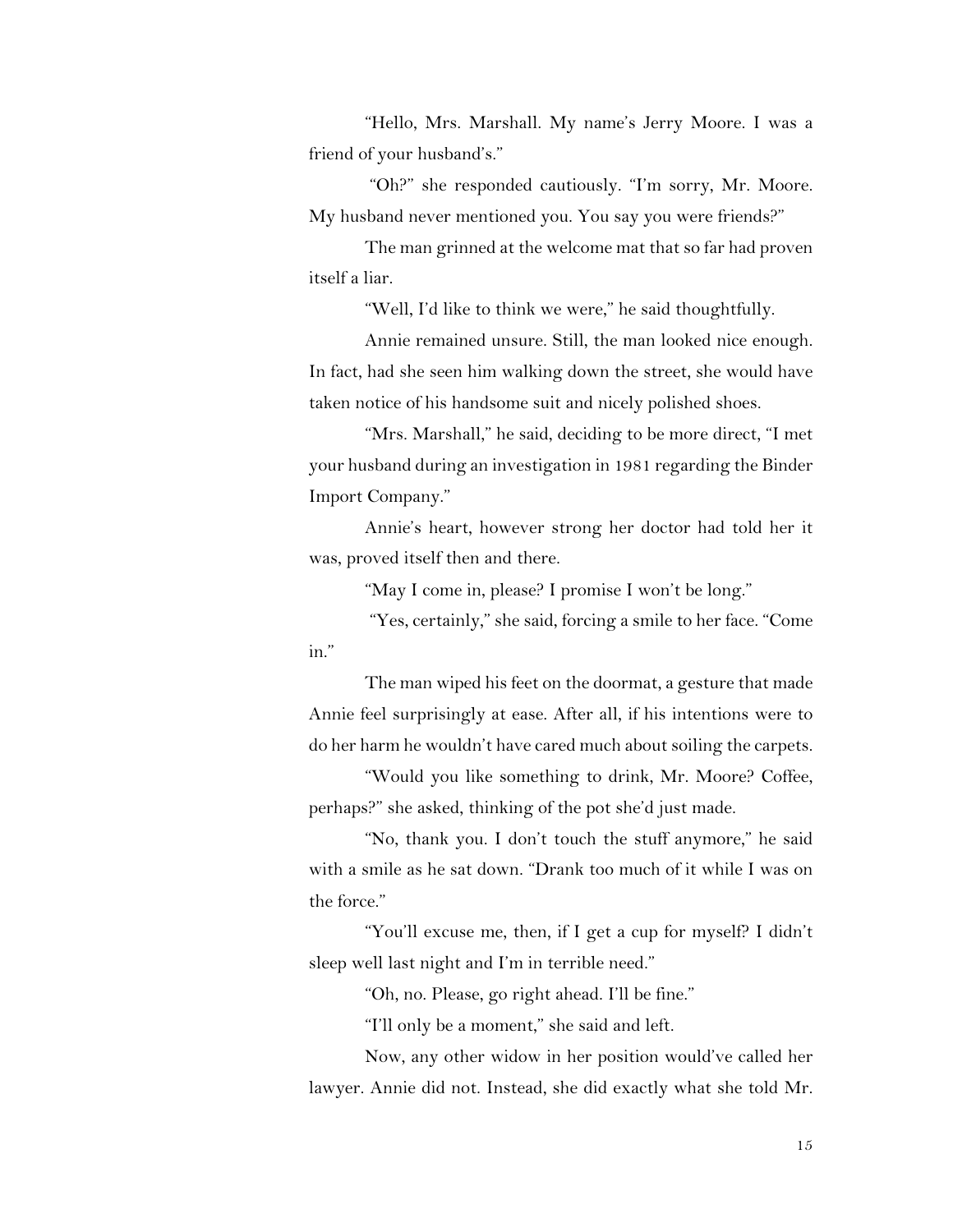Moore she would do and returned in less than a minute with a full cup of coffee. Mr. Moore had barely enough time to remove his coat.

"I'm sorry. I didn't offer to take your coat…"

"That's all right," he said as he threw it over the sofa's armrest. "It's not that kind of coat."

His comment made her smile.

"So, Mr. Moore, you were a police officer?" Annie asked calmly.

"Yep. I was a detective when I met Jimmy. Liked him right off the bat. I'm not surprised he never mentioned me, what with how we met and all."

The man paused, not knowing how he was going to tell Annie what he wanted to tell her. Still, the truth was better than having the woman live like a pauper. All Annie could think of was that he had called her husband "Jimmy."

"Mrs. Marshall, it's no coincidence I'm here. A few days ago, a buddy of mine who's still on the force told me that a private investigator had been asking about the Binder case. I gotta say, it surprised the heck out of me. Don't know who he's working for, but I guessed you had hired him."

Annie pondered what she should do. Obviously, the former detective had a specific reason for being there. She decided to be honest.

"Mr. Moore, the private investigator was hired by my lawyer. I didn't have anything to do with it. He's actually due here at three o'clock to look through my husband's paperwork. There's a life insurance policy that's gone missing."

"Oh, I see. Not that it matters to me if you did hire him, of course. It's none of my business. Hasn't been since I put on this gold watch," he said pointing to his wrist and an inscription pressed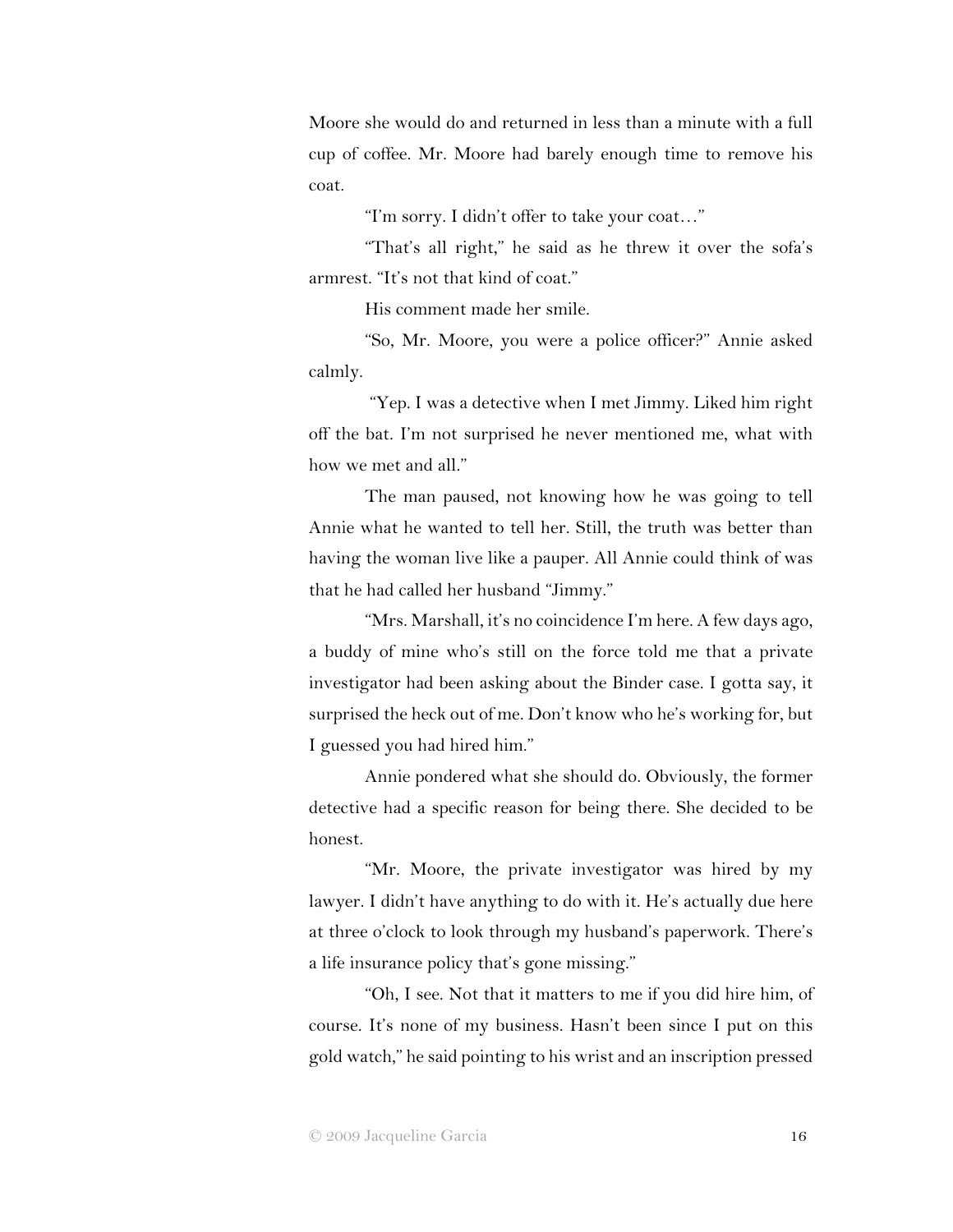against it that probably read something like "For thirty years of dedicated service."

The man paused for a moment. Annie wondered if he was also deciding how honest he should be.

"Mrs. Marshall, I don't know what it is you know about your husband, but over the years, Jimmy told me enough to make me realize that I should've been a bit tougher on him during his interview back then. I think you may know what I'm talking about, but you sure don't have to tell me," he said although he looked for a reaction, not that he would get one—Annie could barely breathe, let alone look suspicious.

"The only thing I ever uncovered," he continued as he produced a small piece of paper from his breast pocket, "was this bank account number. The bank's in Nevada, I think. Don't know what you'll find there, if anything. I never investigated it. I should have, but I didn't. Don't know why. I guess I just liked him too damn much."

As Mr. Moore handed the slip to Annie, he reached for his coat.

"Well, that's all I needed to say, all I came here to do," he said, his visit informative and efficient. "I should also mention that you don't have to worry. As far as anyone in the department's concerned, this case is ancient history."

Annie was amazed at his compassionate actions, those of the day and those long since done. As she walked him out, he expressed a sentiment that helped explain one of the many unresolved things that week.

He said, "Yeah, that Jimmy. He was a great guy."

The words resonated in her mind, remembering as she did the flowers, the card with the poor handwriting, and the name she had misread as "Henry."